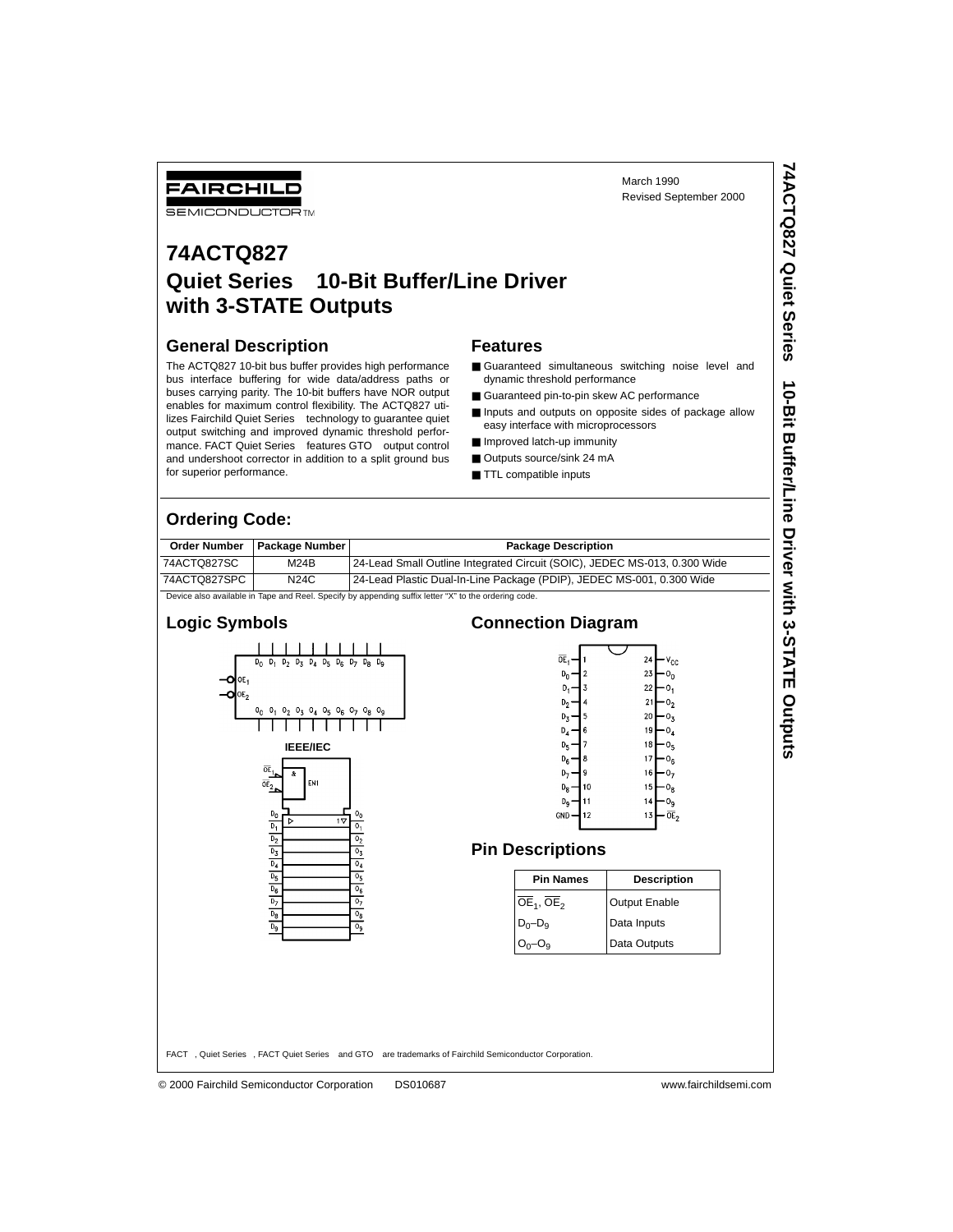#### **Functional Description**

The ACTQ827 line driver is designed to be employed as memory address driver, clock driver and bus-oriented transmitter/receiver. The devices have 3-STATE outputs controlled by the Output Enable (OE) pins. When the OE is LOW, the device is transparent. When OE is HIGH, the device is in 3-STATE mode.

#### **Function Table**

H = HIGH Voltage Level L = LOW Voltage Level Z = HIGH Impedance  $X = Immaterial$ 

| <b>Inputs</b> |       | Outputs        |                 |  |
|---------------|-------|----------------|-----------------|--|
| <b>OE</b>     | $D_n$ | o <sub>n</sub> | <b>Function</b> |  |
|               | н     | н              | Transparent     |  |
| L             |       | L              | Transparent     |  |
| H             | X     | 7              | High Z          |  |

#### **Logic Diagram**



Please note that this diagram is provided only for the understanding of logic operations and should not be used to estimate propagation delays.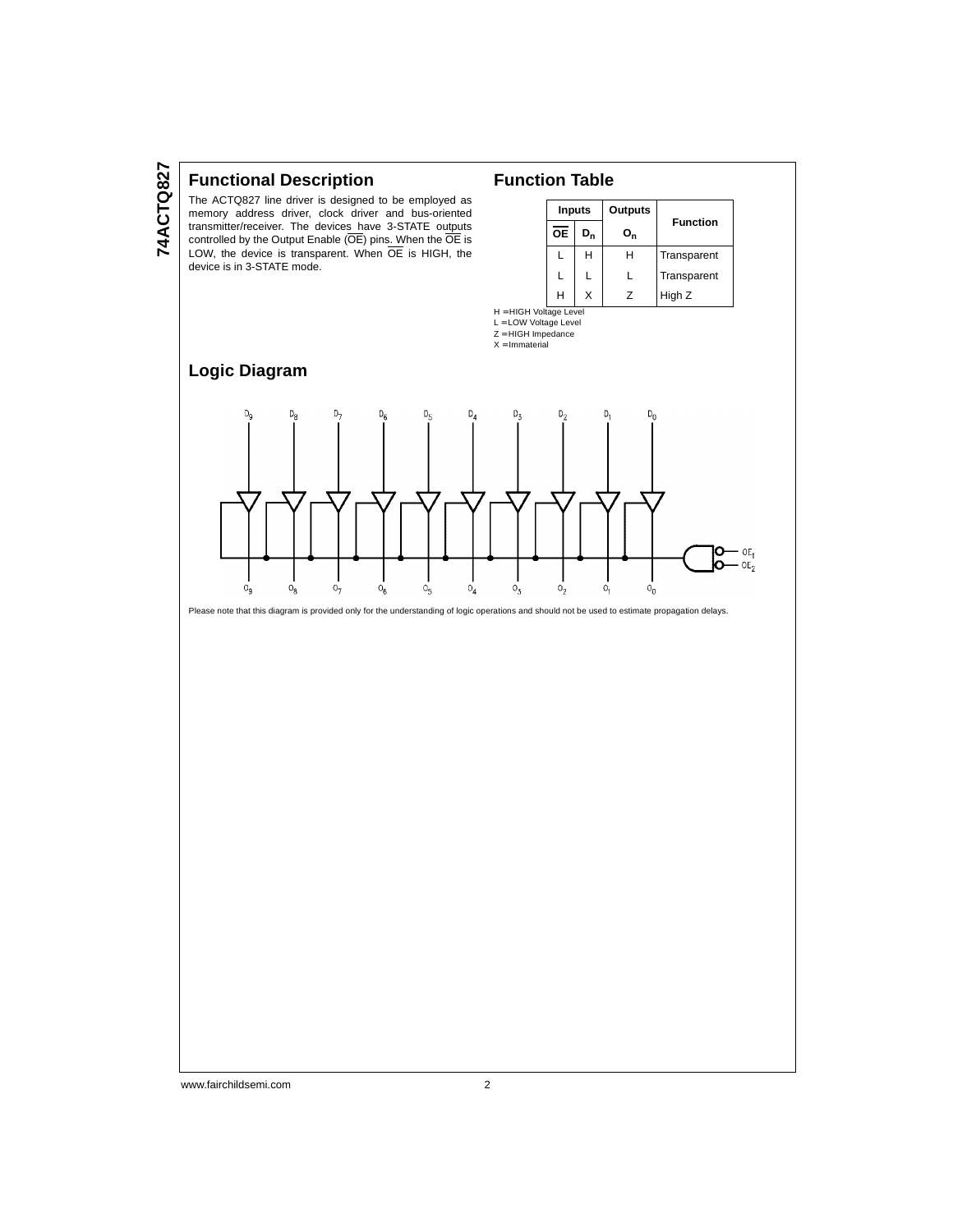#### **Absolute Maximum Ratings**(Note 1) **Recommended Operating**

| Supply Voltage (V <sub>CC</sub> )                     | $-0.5V$ to $+7.0V$                  |
|-------------------------------------------------------|-------------------------------------|
| DC Input Diode Current $(I_{IK})$                     |                                     |
| $V_1 = -0.5V$                                         | $-20$ mA                            |
| $V_1 = V_{CC} + 0.5V$                                 | $+20$ mA                            |
| DC Input Voltage (V <sub>I</sub> )                    | $-0.5V$ to $V_{CC}$ + 0.5V          |
| DC Output Diode Current ( $I_{\cap K}$ )              |                                     |
| $V_{\Omega} = -0.5V$                                  | $-20$ mA                            |
| $V_{\Omega} = V_{\text{CC}} + 0.5V$                   | $+20 \text{ mA}$                    |
| DC Output Voltage $(V0)$                              | $-0.5V$ to $V_{CC}$ + 0.5V          |
| DC Output Source                                      |                                     |
| or Sink Current $(I_{\cap})$                          | $+50 \text{ mA}$                    |
| DC V <sub>CC</sub> or Ground Current                  |                                     |
| per Output Pin (I <sub>CC</sub> or I <sub>GND</sub> ) | $+50 \text{ mA}$                    |
| Storage Temperature (T <sub>STG</sub> )               | $-65^{\circ}$ C to $+150^{\circ}$ C |
| DC Latch-Up Source                                    |                                     |
| or Sink Current                                       | $+300 \text{ mA}$                   |
| Junction Temperature $(T_1)$                          |                                     |
| PDIP                                                  | 140 $^{\circ}$ C                    |

# **Conditions**

| Supply Voltage $(V_{CC})$     | 4.5V to 5.5V                       |
|-------------------------------|------------------------------------|
| Input Voltage $(V1)$          | 0V to $V_{CC}$                     |
| Output Voltage $(V_0)$        | $0V$ to $V_{CC}$                   |
| Operating Temperature $(T_A)$ | $-40^{\circ}$ C to $+85^{\circ}$ C |
| Minimum Input Edge Rate AV/At | $125$ mV/ns                        |
| $V_{IN}$ from 0.8V to 2.0V    |                                    |
| $V_{CC}$ @ 4.5V, 5.5V         |                                    |

**Note 1:** Absolute maximum ratings are those values beyond which damage to the device may occur. The databook specifications should be met, without exception, to ensure that the system design is reliable over its power supply, temperature, and output/input loading variables. Fairchild does not<br>recommend operation of FACT™ circuits outside databook specifications.

#### **DC Electrical Characteristic**

| Symbol                 | <b>Parameter</b>                | $v_{\rm cc}$ | $T_A = +25^{\circ}C$ |                          | $T_A = -40^\circ C$ to $+85^\circ C$ | <b>Units</b> | <b>Conditions</b>               |
|------------------------|---------------------------------|--------------|----------------------|--------------------------|--------------------------------------|--------------|---------------------------------|
|                        |                                 | (V)          | Typ                  | <b>Guaranteed Limits</b> |                                      |              |                                 |
| $V_{\text{IH}}$        | Minimum HIGH Level              | 4.5          | 1.5                  | 2.0                      | 2.0                                  | $\vee$       | $V_{\text{OUT}} = 0.1V$         |
|                        | Input Voltage                   | 5.5          | 1.5                  | 2.0                      | 2.0                                  |              | or $V_{CC}$ – 0.1V              |
| $V_{\parallel}$        | Maximum LOW Level               | 4.5          | 1.5                  | 0.8                      | 0.8                                  | $\vee$       | $V_{OUT} = 0.1V$                |
|                        | Input Voltage                   | 5.5          | 1.5                  | 0.8                      | 0.8                                  |              | or $V_{CC}$ – 0.1V              |
| $V_{OH}$               | Minimum HIGH Level              | 4.5          | 4.49                 | 4.4                      | 4.4                                  | $\vee$       | $I_{OUIT} = -50 \mu A$          |
|                        | Output Voltage                  | 5.5          | 5.49                 | 5.4                      | 5.4                                  |              |                                 |
|                        |                                 |              |                      |                          |                                      |              | $V_{IN} = V_{IL}$ or $V_{IH}$   |
|                        |                                 | 4.5          |                      | 3.86                     | 3.76                                 | $\vee$       | $I_{OH} = -24$ mA               |
|                        |                                 | 5.5          |                      | 4.86                     | 4.76                                 |              | $I_{OH} = -24$ mA (Note 2)      |
| $V_{\Omega}$           | Maximum LOW Level               | 4.5          | 0.001                | 0.1                      | 0.1                                  | $\vee$       | $I_{OIII}$ = 50 µA              |
|                        | Output Voltage                  | 5.5          | 0.001                | 0.1                      | 0.1                                  |              |                                 |
|                        |                                 |              |                      |                          |                                      |              | $V_{IN} = V_{II}$ or $V_{IH}$   |
|                        |                                 | 4.5          |                      | 0.36                     | 0.44                                 | $\vee$       | $I_{\text{OI}} = 24 \text{ mA}$ |
|                        |                                 | 5.5          |                      | 0.36                     | 0.44                                 |              | $I_{OL}$ = 24 mA (Note 2)       |
| $I_{\text{IN}}$        | Maximum Input                   |              |                      | ±0.1                     | ±1.0                                 | μA           | $V_1 = V_{CC}$ , GND            |
|                        | Leakage Current                 | 5.5          |                      |                          |                                      |              |                                 |
| $I_{OZ}$               | Maximum 3-STATE                 | 5.5          |                      | ±0.5                     | ±5.0                                 | μA           | $V_1 = V_{II}$ , $V_{IH}$       |
|                        | Current                         |              |                      |                          |                                      |              | $V_O = V_{CC}$ , GND            |
| $I_{\rm CCT}$          | Maximum I <sub>CC</sub> /Input  | 5.5          | 0.6                  |                          | 1.5                                  | mA           | $V_1 = V_{CC} - 2.1V$           |
| $I_{OLD}$              | Minimum Dynamic                 | 5.5          |                      |                          | 75                                   | mA           | $VOLD = 1.65V$ Max              |
| <b>I<sub>OHD</sub></b> | Output Current (Note 3)         | 5.5          |                      |                          | $-75$                                | mA           | $VOHD = 3.85V$ Min              |
| $I_{\rm CC}$           | Maximum Quiescent               | 5.5          |                      | 8.0                      | 80.0                                 | μA           | $V_{IN} = V_{CC}$               |
|                        | Supply Current                  |              |                      |                          |                                      |              | or GND                          |
| $V_{OLP}$              | Quiet Output                    | 5.0          | 1.1                  | 1.6V                     |                                      | $\vee$       | Figures 1, 2                    |
|                        | Maximum Dynamic V <sub>OL</sub> |              |                      |                          |                                      |              | (Note 4)(Note 5)                |
| VOLV                   | Quiet Output                    | 5.0          | $-0.6$               | $-1.3$                   |                                      | V            | Figures 1, 2                    |
|                        | Minimum Dynamic V <sub>OL</sub> |              |                      |                          |                                      |              | (Note 4)(Note 5)                |
| V <sub>IHD</sub>       | Minimum HIGH Level              | 5.0          | 1.9                  | 2.0                      |                                      | $\vee$       | (Note 4)(Note 6)                |
|                        | Dynamic Input Voltage           |              |                      |                          |                                      |              |                                 |
| V <sub>ILD</sub>       | Maximum LOW Level               | 5.0          | 1.2                  |                          |                                      | V            | (Note 4)(Note 6)                |
|                        | Dynamic Input Voltage           |              |                      | 0.8                      |                                      |              |                                 |
|                        |                                 |              |                      |                          |                                      |              |                                 |

# 74ACTQ827 **74ACTQ827**

3 www.fairchildsemi.com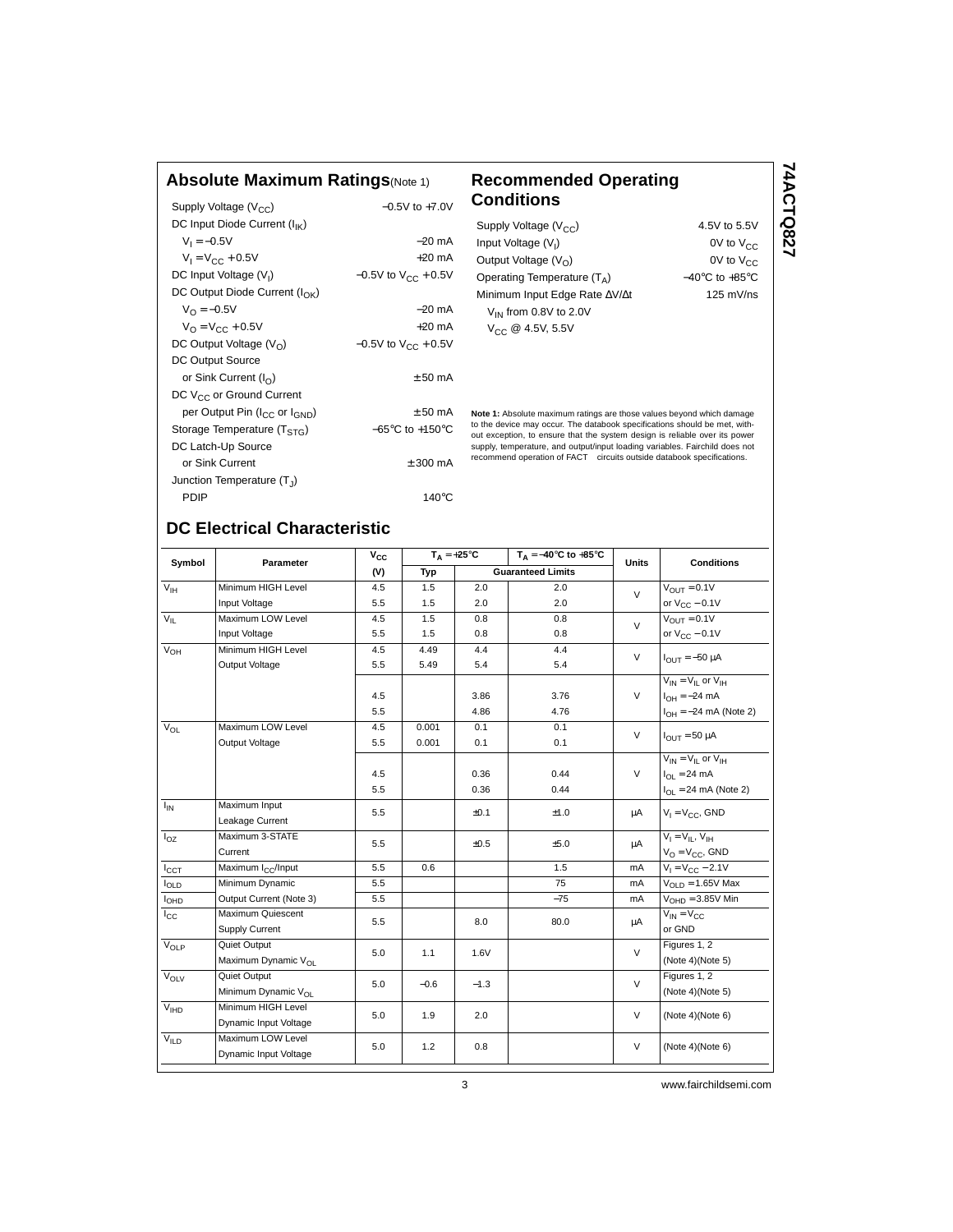#### **DC Electrical Characteristic (Continued)**

**Note 2:** All outputs loaded; thresholds on input associated with output under test.

**Note 3:** Maximum test duration 2.0 ms, one output loaded at a time.

**Note 4:** DIP package.

**Note 5:** Max number of outputs defined as (n). Data inputs are driven 0V to 3V. One output @ GND.

**Note 6:** Max number of data inputs (n−1) inputs switching 0V to 3V (ACTQ). Input-under-test switching:

3V to threshold ( $V_{ILD}$ ), 0V to threshold. ( $V_{IHD}$ ), f = 1 MHz.

#### **AC Electrical Characteristics**

|                                   |                         | $T_{\Delta} = +25^{\circ}C$<br>$V_{\rm CC}$ |               |     |      | $T_A = -40^\circ \text{C}$ to $+85^\circ \text{C}$ |      |              |
|-----------------------------------|-------------------------|---------------------------------------------|---------------|-----|------|----------------------------------------------------|------|--------------|
| Symbol<br>Parameter               |                         | (V)                                         | $C_1 = 50 pF$ |     |      | $C_1 = 50 pF$                                      |      | <b>Units</b> |
|                                   |                         | (Note 7)                                    | Min           | Typ | Max  | Min                                                | Max  |              |
| $t_{\rm PHL}$                     | Propagation Delay       | 5.0                                         | 2.5           | 5.6 | 8.0  | 2.5                                                | 9.0  | ns           |
| t <sub>PLH</sub>                  | Data to Output          |                                             |               |     |      |                                                    |      |              |
| t <sub>PZL</sub> t <sub>PZH</sub> | Output Enable Time      | 5.0                                         | 3.0           | 7.1 | 10.0 | 3.0                                                | 11.0 | ns           |
| t <sub>PHZ</sub> t <sub>PLZ</sub> | Output Disable Time     | 5.0                                         | 1.0           | 5.8 | 8.0  | 1.0                                                | 8.5  | ns           |
| $t_{\text{OSHL}}$                 | Output to Output Skew   | 5.0                                         |               | 0.5 | 1.5  |                                                    | 1.5  | ns           |
| $t_{\text{OSLH}}$                 | Data to Output (Note 8) |                                             |               |     |      |                                                    |      |              |

**Note 7:** Voltage Range 5.0 is  $5.0V \pm 0.5V$ .

**Note 8:** Skew is defined as the absolute value of the difference between the actual propagation delay for any two outputs within the same packaged device.<br>The specification applies to any outputs switching in the same dir design. Not tested.

#### **Capacitance**

| Symbol                    | Parameter                     | Tyr | Units | <b>Conditions</b>      |
|---------------------------|-------------------------------|-----|-------|------------------------|
| $\sim$<br>$V_{\text{IN}}$ | Input Capacitance             | 4.5 | p۲    | $V_{CC} =$ OPEN        |
| $\sim$<br>∪PD             | Power Dissipation Capacitance | 82  | p۲    | $V_{\text{CC}} = 5.0V$ |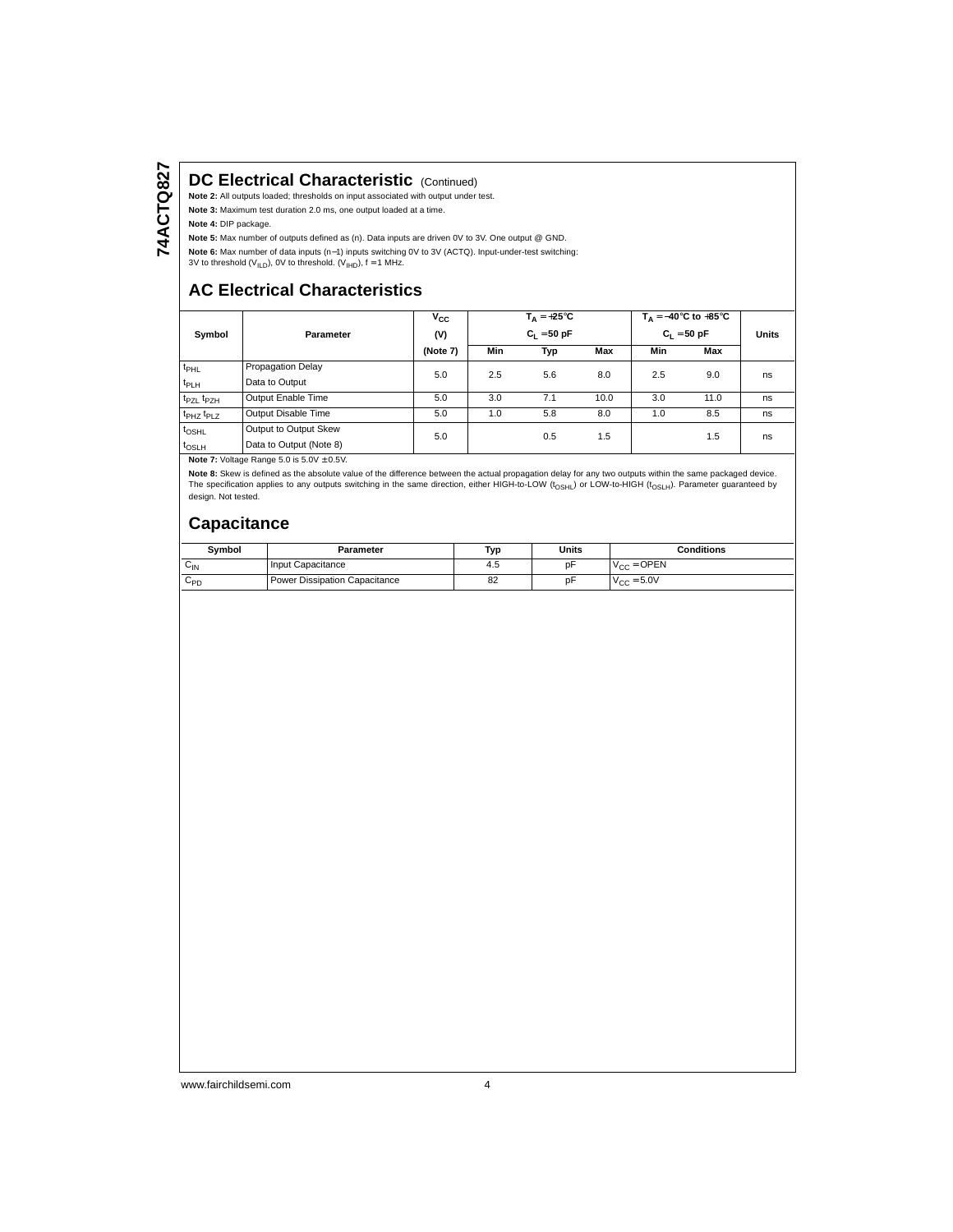#### **FACT Noise Characteristics**

The setup of a noise characteristics measurement is critical to the accuracy and repeatability of the tests. The following is a brief description of the setup used to measure the noise characteristics of FACT.

Equipment:

Hewlett Packard Model 8180A Word Generator

PC-163A Test Fixture

Tektronics Model 7854 Oscilloscope

Procedure:

- 1. Verify Test Fixture Loading: Standard Load 50 pF, 500Ω.
- 2. Deskew the HFS generator so that no two channels have greater than 150 ps skew between them. This requires that the oscilloscope be deskewed first. It is important to deskew the HFS generator channels before testing. This will ensure that the outputs switch simultaneously.
- 3. Terminate all inputs and outputs to ensure proper loading of the outputs and that the input levels are at the correct voltage.
- 4. Set the HFS generator to toggle all but one output at a frequency of 1 MHz. Greater frequencies will increase DUT heating and effect the results of the measurement.
- 5. Set the word generator input levels at 0V LOW and 3V HIGH for ACT devices and 0V LOW and 5V HIGH for AC devices. Verify levels with an oscilloscope.



**Note 9:**  $V_{\text{OHV}}$  and  $V_{\text{OLP}}$  are measured with respect to ground reference. **Note 10:** Input pulses have the following characteristics:  $f = 1$  MHz,  $t_r = 3$  ns,  $t_f = 3$  ns, skew < 150 ps.

**FIGURE 1. Quiet Output Noise Voltage Waveforms**

V<sub>OLP</sub>/V<sub>OLV</sub> and V<sub>OHP</sub>/V<sub>OHV</sub>:

- Determine the quiet output pin that demonstrates the greatest noise levels. The worst case pin will usually be the furthest from the ground pin. Monitor the output voltages using a 50Ω coaxial cable plugged into a standard SMB type connector on the test fixture. Do not use an active FET probe.
- Measure  $V_{OLP}$  and  $V_{OLV}$  on the quiet output during the worst case transition for active and enable. Measure V<sub>OHP</sub> and V<sub>OHV</sub> on the quiet output during the worst case active and enable transition.
- Verify that the GND reference recorded on the oscilloscope has not drifted to ensure the accuracy and repeatability of the measurements.

 $V_{ILD}$  and  $V_{IHD}$ :

- Monitor one of the switching outputs using a 50Ω coaxial cable plugged into a standard SMB type connector on the test fixture. Do not use an active FET probe.
- First increase the input LOW voltage level,  $V_{II}$ , until the output begins to oscillate or steps out a min of 2 ns. Oscillation is defined as noise on the output LOW level that exceeds  $V_{\text{IL}}$  limits, or on output HIGH levels that exceed V<sub>IH</sub> limits. The input LOW voltage level at which oscillation occurs is defined as  $V_{\mathsf{ILD}}$ .
- Next decrease the input HIGH voltage level,  $V_{\text{IH}}$ , until the output begins to oscillate or steps out a min of 2 ns. Oscillation is defined as noise on the output LOW level that exceeds  $V_{IL}$  limits, or on output HIGH levels that exceed  $V_{\text{IH}}$  limits. The input HIGH voltage level at which oscillation occurs is defined as  $V_{\text{H}D}$ .
- Verify that the GND reference recorded on the oscilloscope has not drifted to ensure the accuracy and repeatability of the measurements.



**FIGURE 2. Simultaneous Switching Test Circuit**

**74ACTQ827 74ACTQ827**

5 www.fairchildsemi.com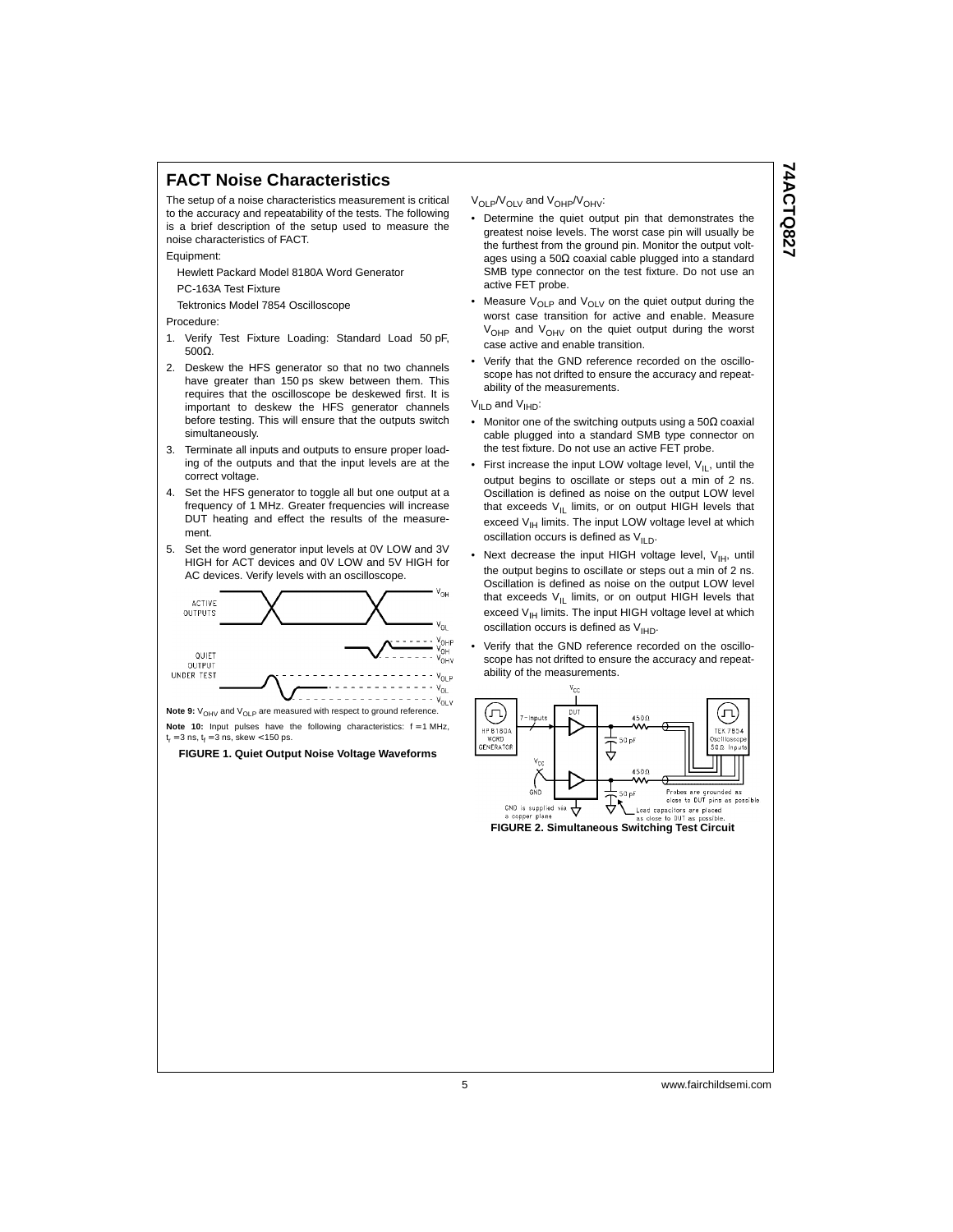